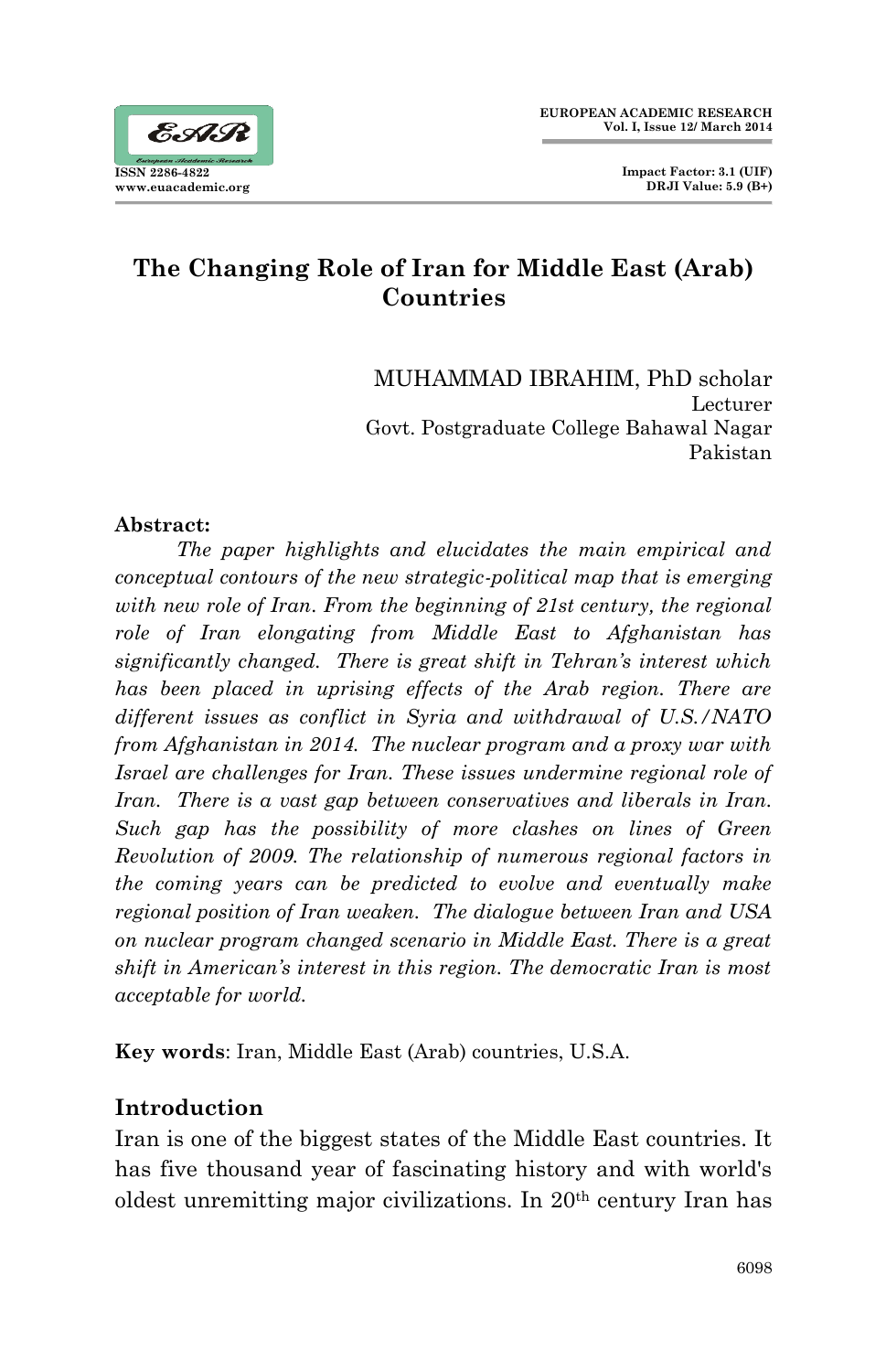specific significance for Middle East due to ally of America. There was fluctuation in this context as attack on Iraq in 2002 and different regional changes after uprisings in Arab region. In the study, it has been discussed about regional politics of Arab region and how the new strategic environment will affect the role of Iran in regional politics. It is also studied about Arabs political approach and attitudes toward Tehran. Iran has mixed political and religious approach about Middle East issues. Today there are no opponents which have clear stance about Iran, like ex-president Hosni Mubarak in Egypt. Iran wishes to empower the Shi'a communities in different neighbor countries of Arab region, especially Bahrain. Damascus and Hezbollah in Lebanon are the key allies of Iran. The revolt and uprising issue of Syria has serious impact on Iran regional impetus role. The mutinies in Arab states need more costs than reparations for Iran. The democratic Egypt is an attractive supposition for the Arab world. There is hope to regain specific status in world. The vacuity of popular leadership existed in the Arab countries in which Iran's prospects look even weaker. Shi'a population uprisings in Arabs also increased a perceived Iranian threat. But this picture masks a far more complex reality in Arab attitudes toward Iran before and after the start of the Arab uprisings. This complexity is reflected not only in the gap of perception between the Arab people and Arab governments. Some Arab governments most threatened due to Iranian atomic program and wanted to see as weakened militarily.

## **Literature Review**

Michael Knights (Knights, 2006) writes in his article about security issues of Gulf States. US assistance is given to these states for the security purposes. Tariq Khaitous deliberated about the Arab world's relations with Iran in the article. These relations have obviously deep uncertainty due to religious and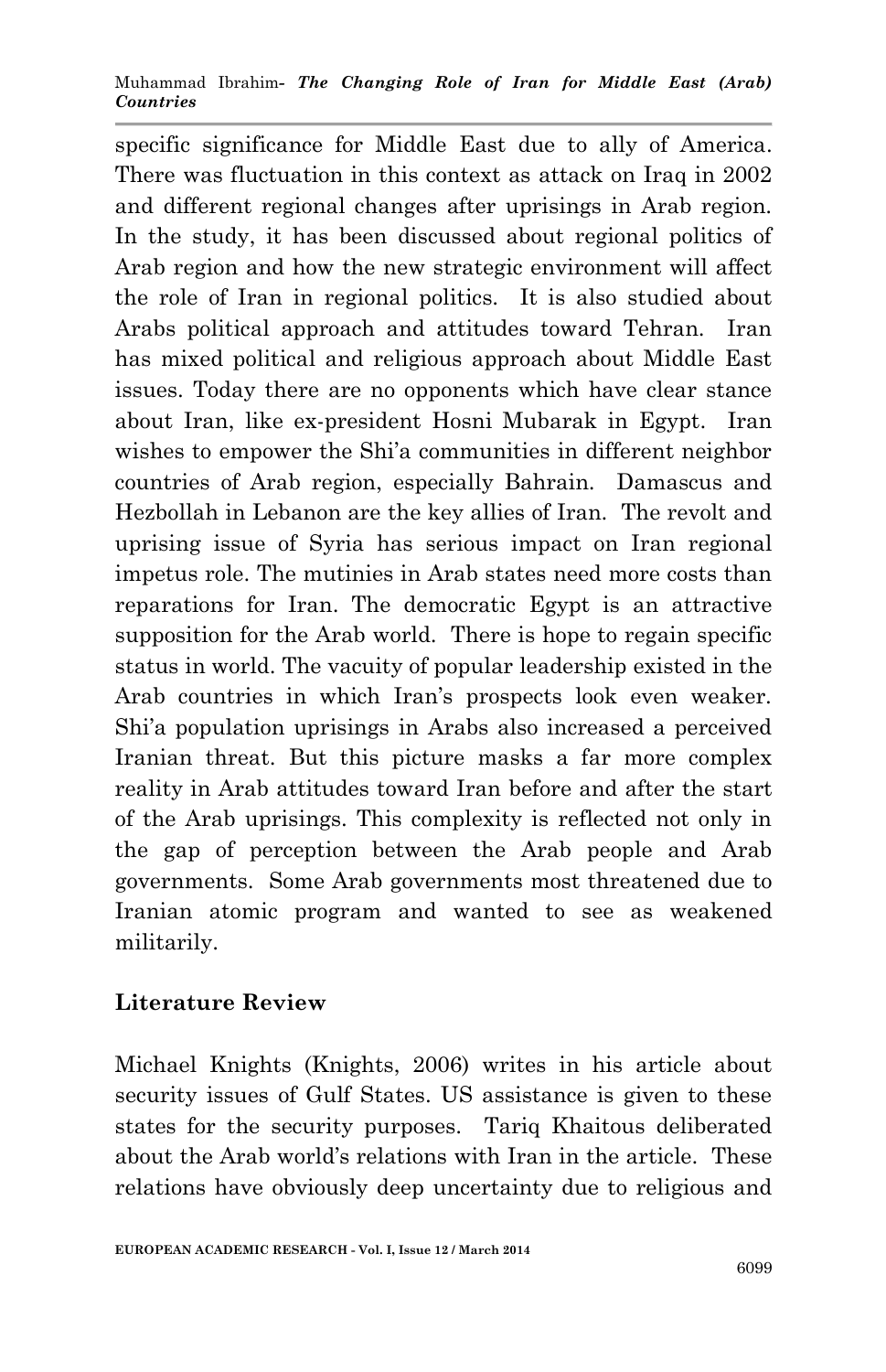political rivalry. There are disputes between the United Arab Emirates and Tran on three disputed islands located at the entrance of the Persian Gulf. Iraq has a dispute with Iran at issue of Shatt al-Arab waterway. (Tariq, Jun 2009) Kayhan, Barzegar write down about Iran's position in Arab region particularly gulf region in his article. Different scholars have keep eye on Iran's changing character in the region. Gulf States also perceived after US dialogue with Iran on nuclear issue. (Kayhan, 2010) Bromly Simen discussed about developments of states system of Arab region of Middle East. The states development system is based on old pattern of monarchy. There is no possibility of change in governing system. (Bromley, 2005) Raymond Hinnebusc writes about the Middle East where the regional subsystems is of anarchy appears in evidence. It holds most durable and intense conflict centers, the Arab-Israeli and the Gulf arenas. In the book it is accepted that states are to seek to counter threats. The state especially power accumulation and balancing which is key to regional order. (Raymond, 2002) The co-writers discussed about Iran's relations with neighbor countries. Iran has significance in the region of Middle East. Since 2003 USA attack on Iraq this zone is becoming as a war zone. (Robert, 2006)

## **Iran and the Arab Spring**

The foreign policy of Iran has two approaches toward the Middle East region that can be taken towards understanding conducts. Iran opted first approach in keeping the viewpoint of super powers his significance for Arab region. It is wished about Iran's foreign policy especially toward the Middle East must be changed. In global political approach Iran considers as a rebellious player in the international scenario. The issue of Iran has multi dimension which can be analyzed from all viewpoints. The behavior of Iran considered as a suspicious and pessimistic about the concept of Islamic republic that was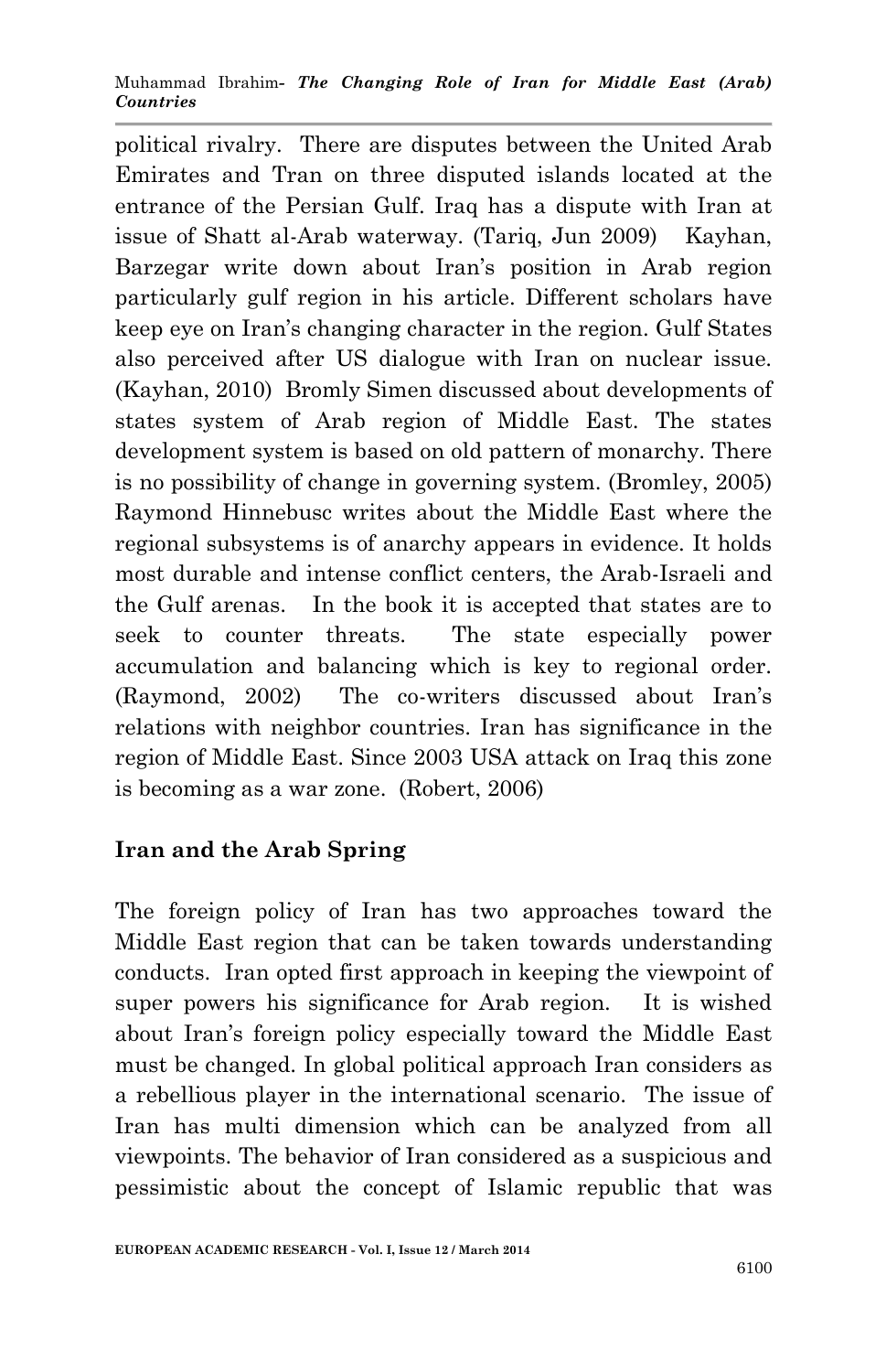created after following revolution of 1979. The super powers of world concluded and established an approach which is based on about attitude of Iran that challenges the transnational peace and security of this region. Hezbollah is playing a role according to wish of Iran in Lebanon. On other side Hamas has vital role in Palestinian against Israel. (Michael Rubin, 26 Feb. 2002, p.4)

 The other approach is focused on inside political, cultural and geopolitics realities of Iran. This approach is not focusing on any particular predominant factor. The critical point is to understand public awareness and wish about Iranian foreign policy. The foreign policy of Iran is based on the Iranian society's demands for the regional and global politics. The expectations of Iranian government are analyzed in second approach. It is observed that centuries-long silhouette Iran in the Arab region. Iran can be seen as a nation in politics of Middle East. The unique position of Iran will bring both challenges and opportunities that critically affect international politics in this region. The roots of Iranian foreign policy can be studied on the basis of cultural, political, and security demands of Iranian society toward the region and especially Iraq and Syria. The position of Iran for the Middle East region especially after the Iraqi and Syrian crisis has specific gratitude. It requires for an understanding at present as well as past history of Iran for global politics. (Maoz, 2003)

 The law of nature is that changes are occurred in the world. In such changes boundaries or system of governments are changed. The contours of a new strategic landscape are taking shape in the Middle East Arab Spring has entered into fourth year. Reflecting the disordered state of regional politics, this landscape is far from stable. There is a leading role of Russia and China, but also Iran, as critical actors in regional and international diplomacy, complicating U.S. efforts to respond to the uprisings that began in Tunisia in December 2010. The people of Tunisia initiated against oppression,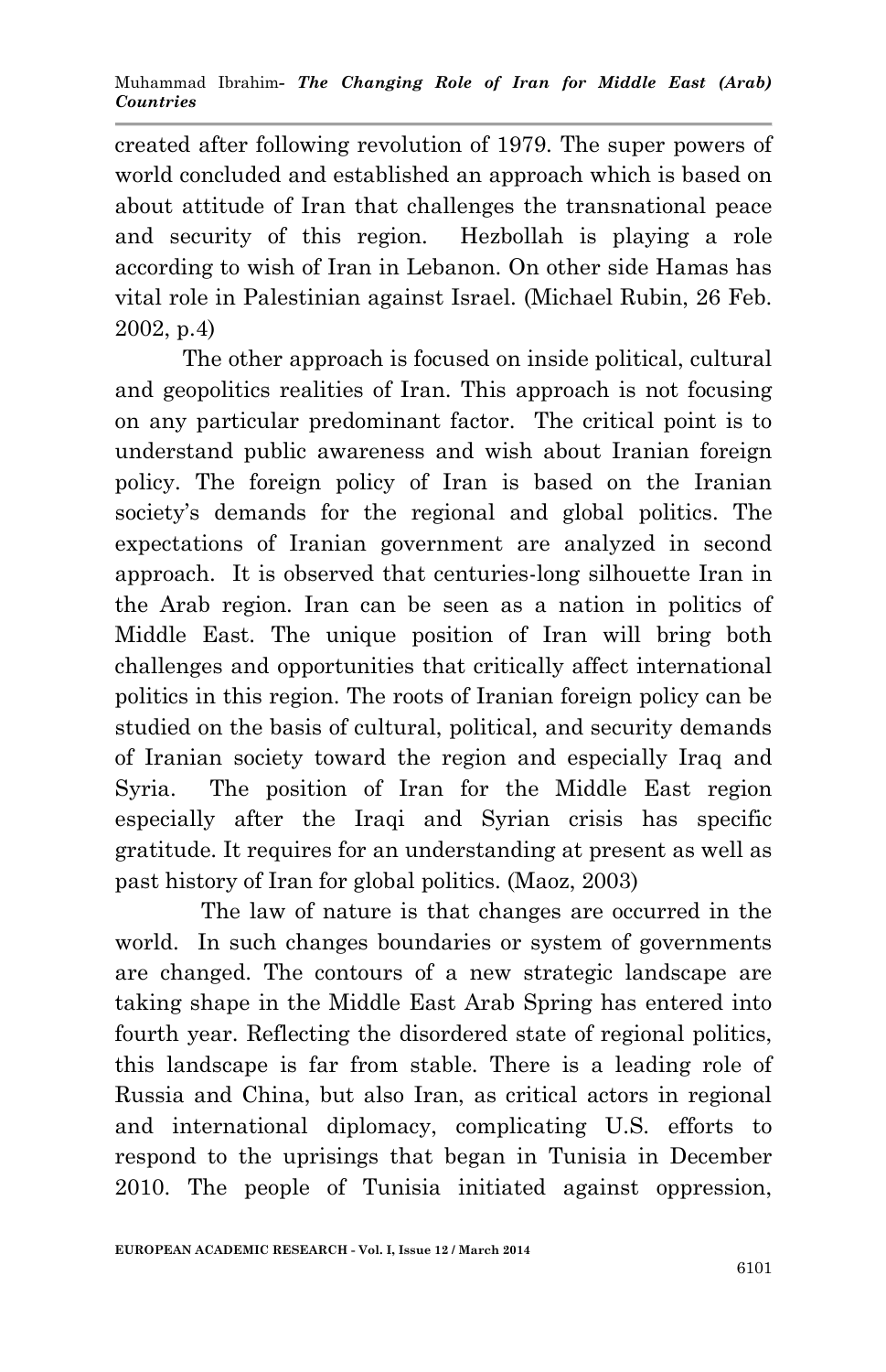dictatorship, and human rights violations which committed government of Tunisian. This Tunisia uprising initiated a systematic international Arab modernization movement called Arab Spring. Efforts by leading authoritarian regimes to enhance their regional influence are unfolding on several levels. Even as these authoritarian actors they struggle to absorb the consequences of the Arab Spring, including the uncertain effects of Arab democratization on their regional influence and ambitions. They have worked to consolidate their standing as a counterweight in the Middle East to the United States and its Western allies.

 The wave of popular uprisings in 2011-12 in Arab world has contributed to undermining Iran's position in the Middle East. Moderate spill-overs of popular frustration toward authoritarian regimes took place in Iran against the political system. These actions refreshed, but failed to fully revive, the revolutionary Green Movement that followed the disputed victory of Mahmoud Ahmadinejad against liberal opposition candidates Mir-Hossein Mousavi and Mehdi Karroubi in 2009. In 2011, Tehran's initial welcoming of an Islamic awakening in the Arab world as a means to strengthen a pan-Islamic, anti-American axis in the region quickly faded. Emerging Arab Islamist governments sought to strengthen the Sunni axis rather than the pan-Islamic one. The resumption of formal ties between Iran and Egypt after three decades of rupture was very significant

- $\triangleright$  Tehran has been placed in a critical position by the effects of the Arab Spring, the stalemated conflict in Syria and the U.S./NATO withdrawal from Afghanistan.
- $\triangleright$  Iran could suddenly find itself isolated to an extent that is unprecedented in its recent history, and is running out of options.
- $\triangleright$  The Iranian authorities are planning for a major reinforcement of Iran's role in Afghanistan after the withdrawal of ISAF.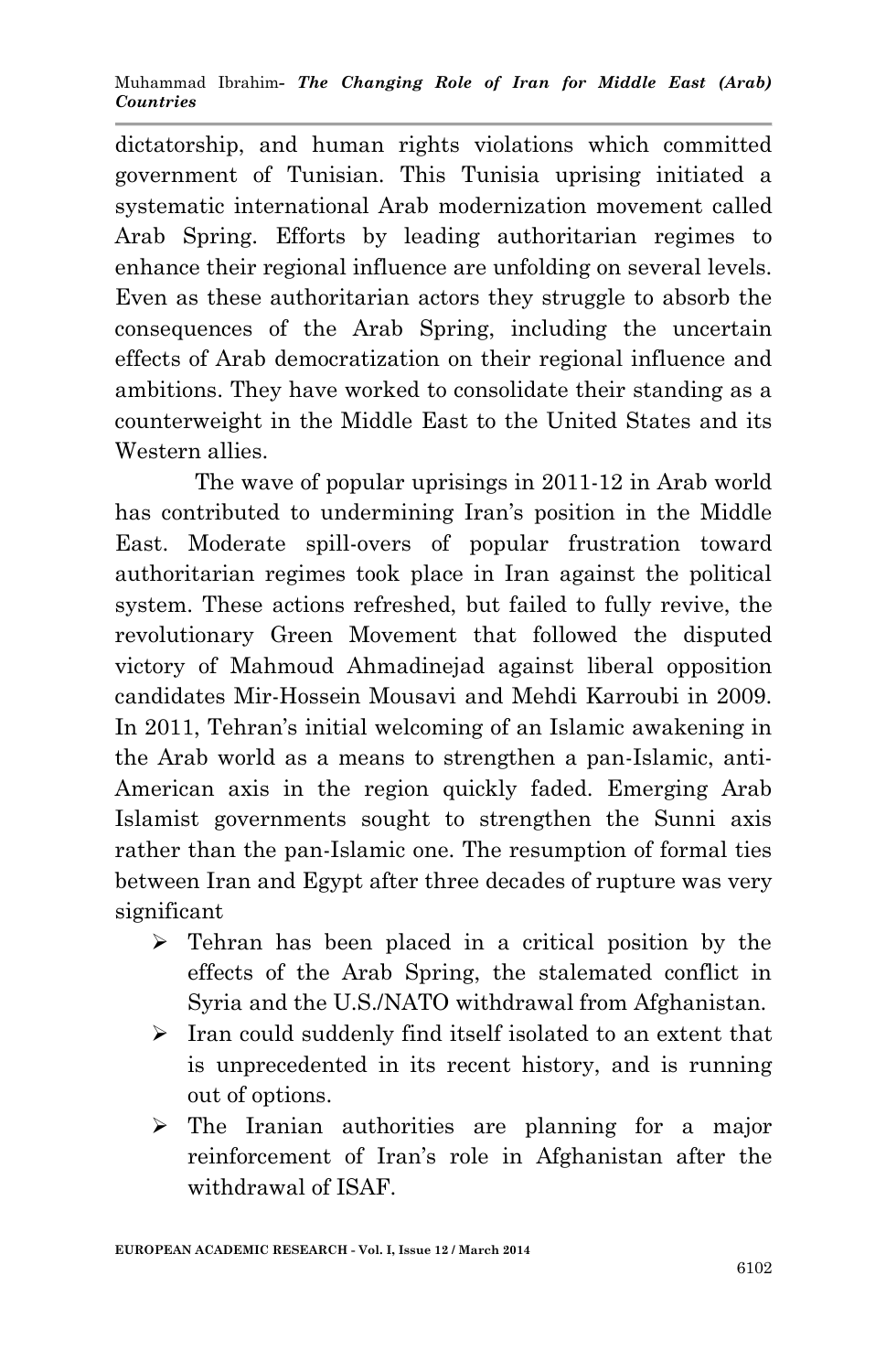# **Highlights**

Iran's regional quagmire in symbolic terms, but it is not likely to do much to prevent the overall drop in support for Iran in the region. On his first visit to Tehran, Egyptian President Mohamed Morsi unequivocally stated Egypt's support for the Syrian revolutionaries, not the Assad regime. Although Riyadh initially interpreted the uprisings as a threat to its own rule, victories at the polls for Arab Islamists may in the end turn out to be a win for conservative Sunni powers like Saudi Arabia. The political stakes of regime changes in the Middle East thus overlap in part with Sunni-Shia competition patterns, especially in the Gulf region. Iran's perception of being threatened by Sunni advances has been strengthened by the demonstrations that rocked Bahrain, where a Shiite majority is essentially governed by a Sunni minority, as well as by the ambiguous position of the United Arab Emirates, which has a large Iranian expatriate population and extensive economic ties with Iran.

 The Bashar al-Assad regime had violent and repressive behavior towards the Syrian population and the torture of students by Syrian's governmental forces in March 2011. There was many Arab nations with international community had pressure to reform government due to national protests by Syrian population against the Bashar al-Assad regime. Bashar al-Assad has not resigned from being the president of Syria because he is still able to maintain control with the help of Russia and Iran. Bashar al-Assad has relied on allied countries Iran and Russia to block international action. He is hoping during this time to put down the protesters. Iran is keeping up back Bashar al-Assad in power for his commitment, alliance, and support of Iran's controversial goals in the region and the world.

 Iran looks likely to lose its most faithful ally in the region with fall of the Assad regime in Syria which will contribute to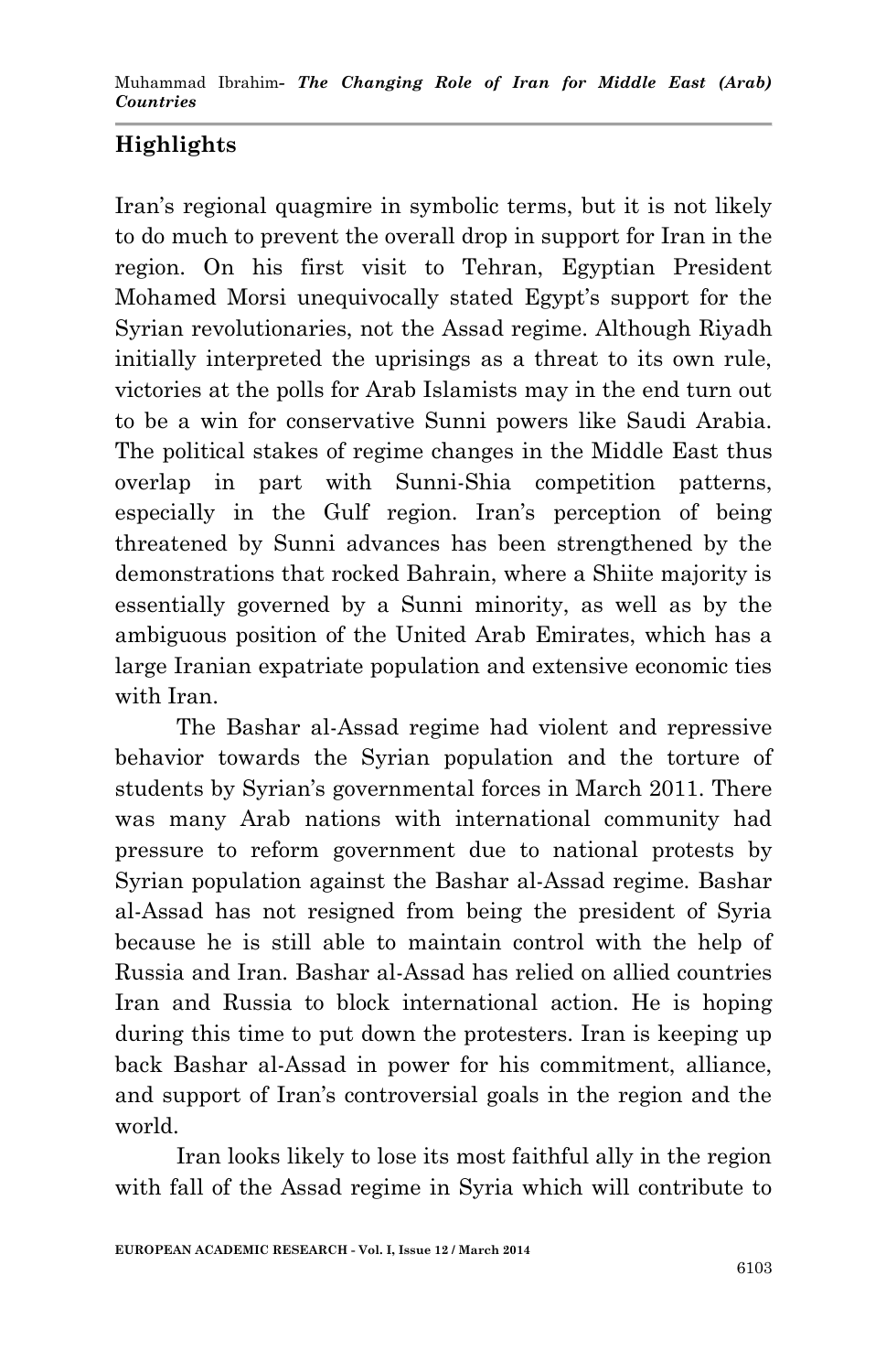isolating of Iran that's why Iran politically and military supported Assad regime. The country now faces a potential split of its territory between Sunnis opposed to the regime and Alawites loyal to Bashar al-Assad. It leads to a danger of tangible sectarian divisions as well as their potential instrumentalisation to advance political agendas. Even if Assad can hold onto power for years to come, Syria will no longer be the strong state that it had been for decades. The Syrian uncertainty requires a rethinking of Iran's strategy toward Israel and could drastically impact its support to both Hezbollah and Hamas. (Shahar Ilan, 2007)

 The proposition that the Arab Spring may be generating changes that are compounding the security and diplomatic challenges facing the United States goes against no small amount of conventional thinking in Washington. The regional political revolutions have rung alarm bells in Moscow, Tehran, and Beijing as well. Indeed, Russia and Iran will probably lose one key state ally in the region, see a second leading state ally weakened, and, in turn, will have to grapple with the weakening of their key non-state allies—Hamas and Hezbollah. However, escalating conflicts between Israel and the Palestinians, Sunnis and Shi'ites, and emerging Arab democracies and authoritarian status quo regimes are also opening spaces for Moscow, China, and even Iran to exercise new leverage. Indeed, Washington's key Arab ally, Egypt, is now led by Islamist leaders who are profoundly unhappy with if not opposed to—the regional order that the United States has promoted. Further to the east, the escalating civil war in Syria has created new space for radical jihadists, thus raising the possibility that a post-Assad Syria might be led by an Islamist government that will seek to make common cause with other Sunni-Islamist governments. Although such a Sunni axis may in theory view Shi'ite Iran as a threat, growing popular dissatisfaction with U.S. policies may tilt that axis against Washington far more than Tehran. (Ramazani, 2004)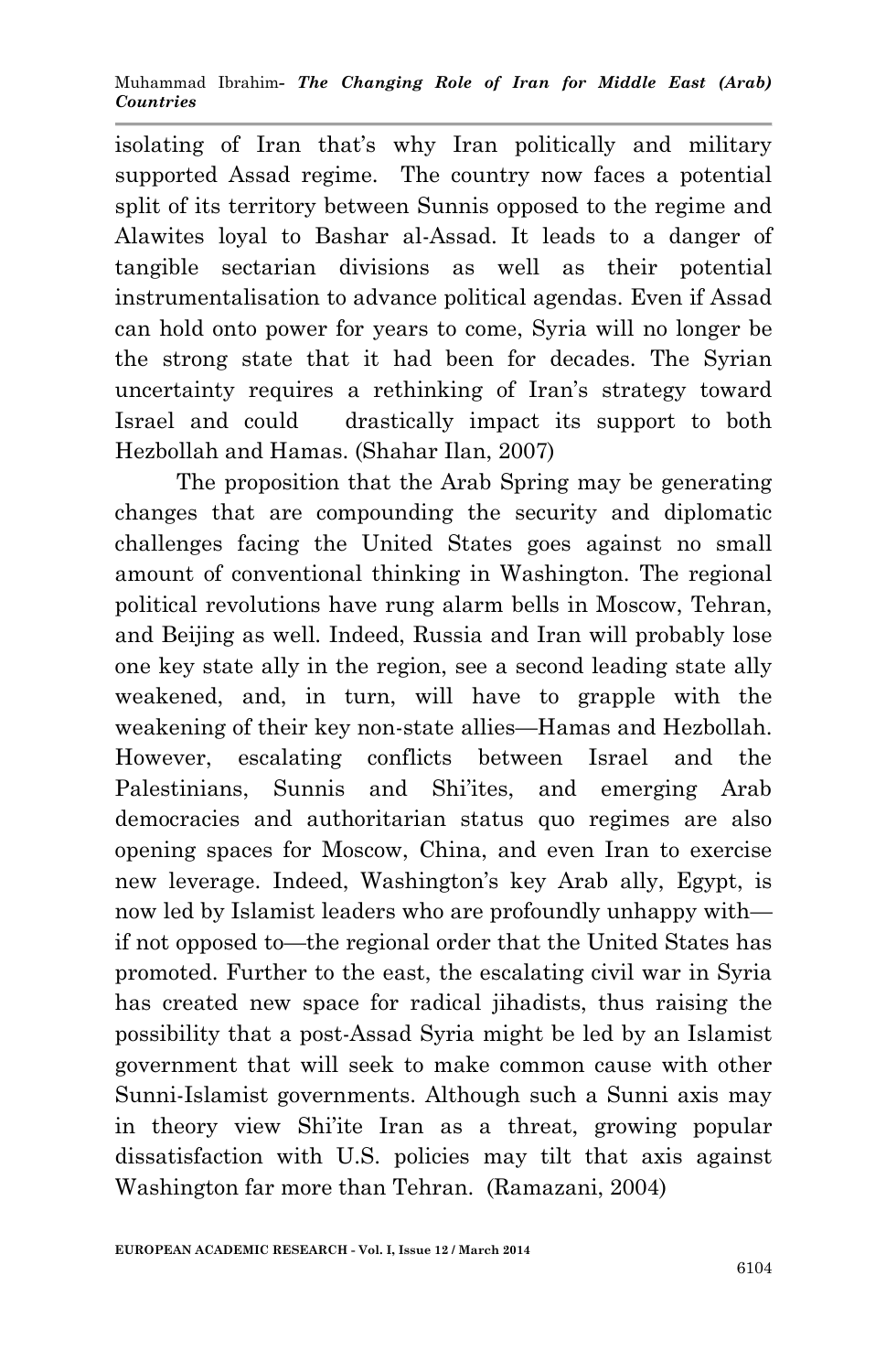Many leaders in new Arab governments remain ambivalent about the global distribution of power and the role of the United States in supporting what they see as a lopsided international order. President Morsi's August 30, 2012 speech before the Non- Aligned Movement illustrates the ongoing efforts of a new Arab leader to harmonize these possibly dissonant chords. Standing before his Iranian hosts, he implicitly rebuked them for supporting Bashar al-Assad, while offering a spirited call both for democracy, and for an Egyptian led bid to revise the international political and social order.

With newly empowered citizens questioning a regional order anchored in regional relationships with the United States, the worldview articulated by Russia, China, and even Iran may create new opportunities for regional influence. In setting out this new map the ways in which powerful authoritarian regimes collaborate to advance collective interests in sustaining or consolidating institutional and strategic alternatives to Western democracy; and second, their associated bid to use the Arab Spring to mobilize support from regional- democratic powers including Iran and others. Because the leaders of these regional powers are sympathetic to critiques of Western economic and geo-strategic dominance, global authoritarian regimes view these leaders as potential allies whose support can be enlisted to redefine regional and global security and governance structures in ways that complicate the diplomatic and strategic environment in which the United States works to advance its interests. (Etzioni, 2010)

 While striking this balance will in no small way depend on the particular trajectory of political change in each Arab state and the nature of the government ensuing from that dynamic a U.S. effort to address long standing regional conflicts could go a long way to facilitating a new U.S. diplomacy. On that score a sustained effort to address the stalled Palestinian-Israeli dispute, as well as a renewed bid to resolve the stand-off with Iran on the nuclear issue, would be most useful.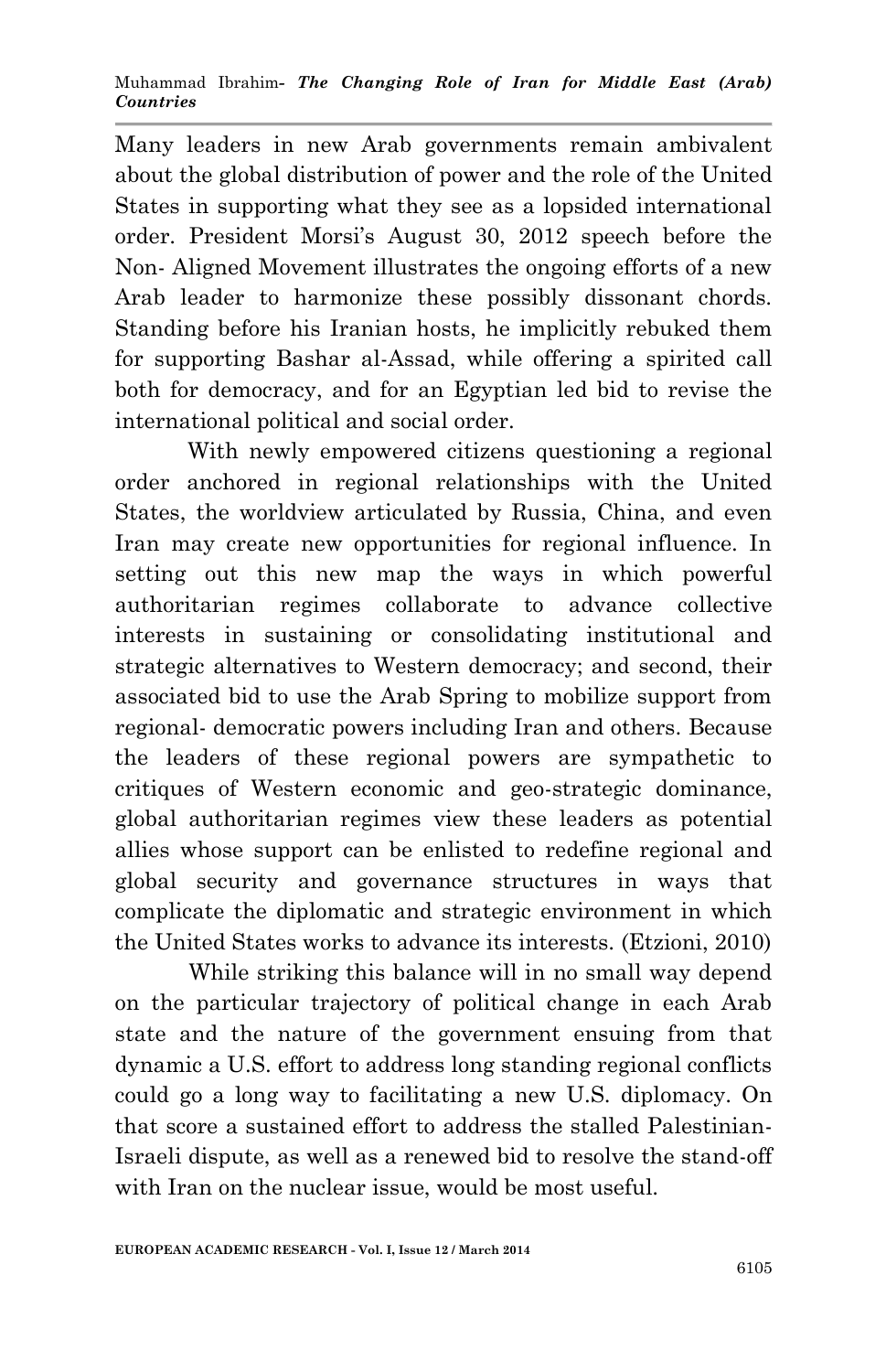Finally we must keep in mind that apart from the challenges posed by global autocracy and the efforts of new Arab leaders to forge a new diplomacy that leverages a changing regional and global map, Washington itself must reckon with ambivalence regarding multi-lateral efforts to promote notions of global governance and human rights. Indeed, given the reluctance of Washington and its Western allies to intervene in Syria despite the ongoing humanitarian crisis, and given that U.S. security interests in the Gulf have thus far tempered its response to Gulf regimes that have repressed democratic uprisings, U.S. global diplomacy will continue to be framed by a multiplicity of conflicting philosophical and security interests. The resulting dissonance in our own diplomacy will hardly be unwelcome news for some of our Gulf allies. Viewing the ongoing domestic struggle in Bahrain with concern, they will probably welcome evidence of the enduring constraints that impede any bid to consolidate norms of global governance that conflict with a traditional notion of state sovereignty. (Global Security Newswire, "Arab States Back Pressure on Iran, Rice Says, 2008)

 Tehran could suddenly find itself isolated to an extent that is unprecedented in its recent history. And it is running out of options. Locking Iran out of talks on the future of Libya and Afghanistan would further escalate its feeling of encirclement. In this uncertain environment, a military attack on Iran would have devastating effects for regional stability. It could force the regime into adopting a 'nothing-to-lose' approach, acting as the region's spoiler and engaging in tactics of retaliation in Afghanistan, Central Asia and the South Caucasus. An attack would also weaken the domestic opposition to the regime in the name of nationalism.

 Lebanese Hezbollah Lebanese Hezbollah (LH) is one regional partner that has taken on a more direct combat role in Syria as the increasingly embattled Assad regime began to lose control over parts of Syria in 2012. From the early stages of the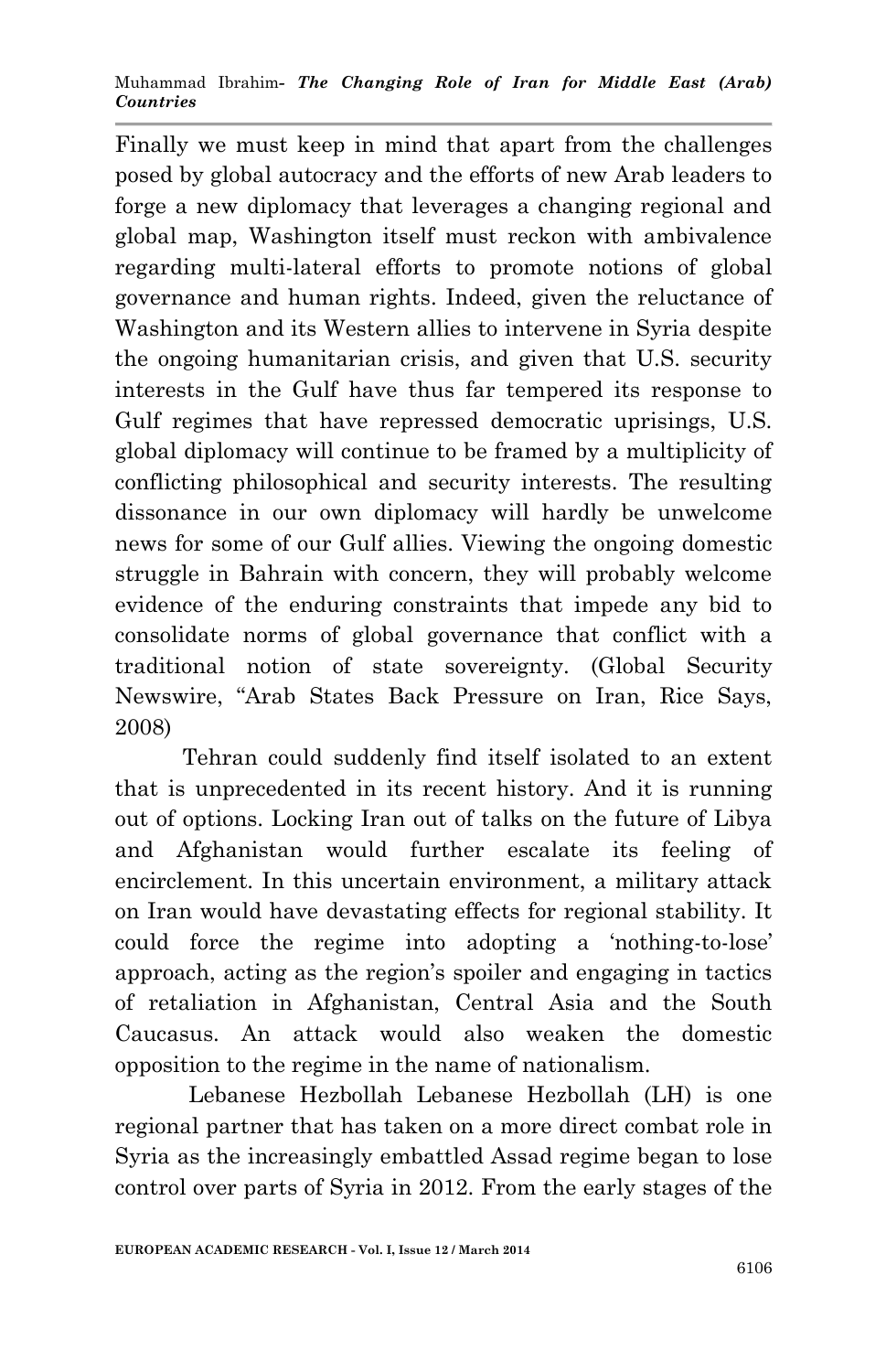conflict, LH has supported Assad with a robust, well- trained force whose involvement in the conflict aligns with Iranian strategic interests. Hezbollah has played an integral role in the continued violence and has provided increasing levels of support for Assad since the beginning of the conflict. Hezbollah has also worked with Syrian officials to ensure the passage of Iranian arms shipments to Syria. (Rubin, 2006)

 Hezbollah has strengthened its political and military dominance in Lebanon and has emerged as its own actor in the region. The conflict in Syria has placed Hezbollah on the defensive to protect its support base and ensure the continuation of supply routes from Syria into Lebanon. These supply lines can be maintained by preserving Assad, even if his regime contracts to a defensive posture around Damascus, Homs and the coast. Hezbollah militants were fighting in Syria and claimed they were fighting of their own accord and not under the direction of Hezbollah leadership. Hezbollah fighters are well situated to provide advice and training to Syrian armed forces, pro-regime paramilitaries, and Shi'a proxy groups because of their native Arabic language and experience with light infantry combat operations. Any advisory and assistance force faces linguistic challenges operating beyond its borders, and Persians operating in Arab lands are no exception. Hezbollah's Lebanese Arabs are better suited to work closely with Syrian counterparts than Iranian Revolutionary Guards. Hezbollah's experience fighting in low-intensity conflict could be a valuable supplementary asset for Assad's armored forces. (Barzegar, 2005)

## **Conclusion**

The multiple challenges have to face for Iranian decisionmaking circles both internally and internationally. The authorities are facing complicated situation in different dimension which are overlapping at international issues such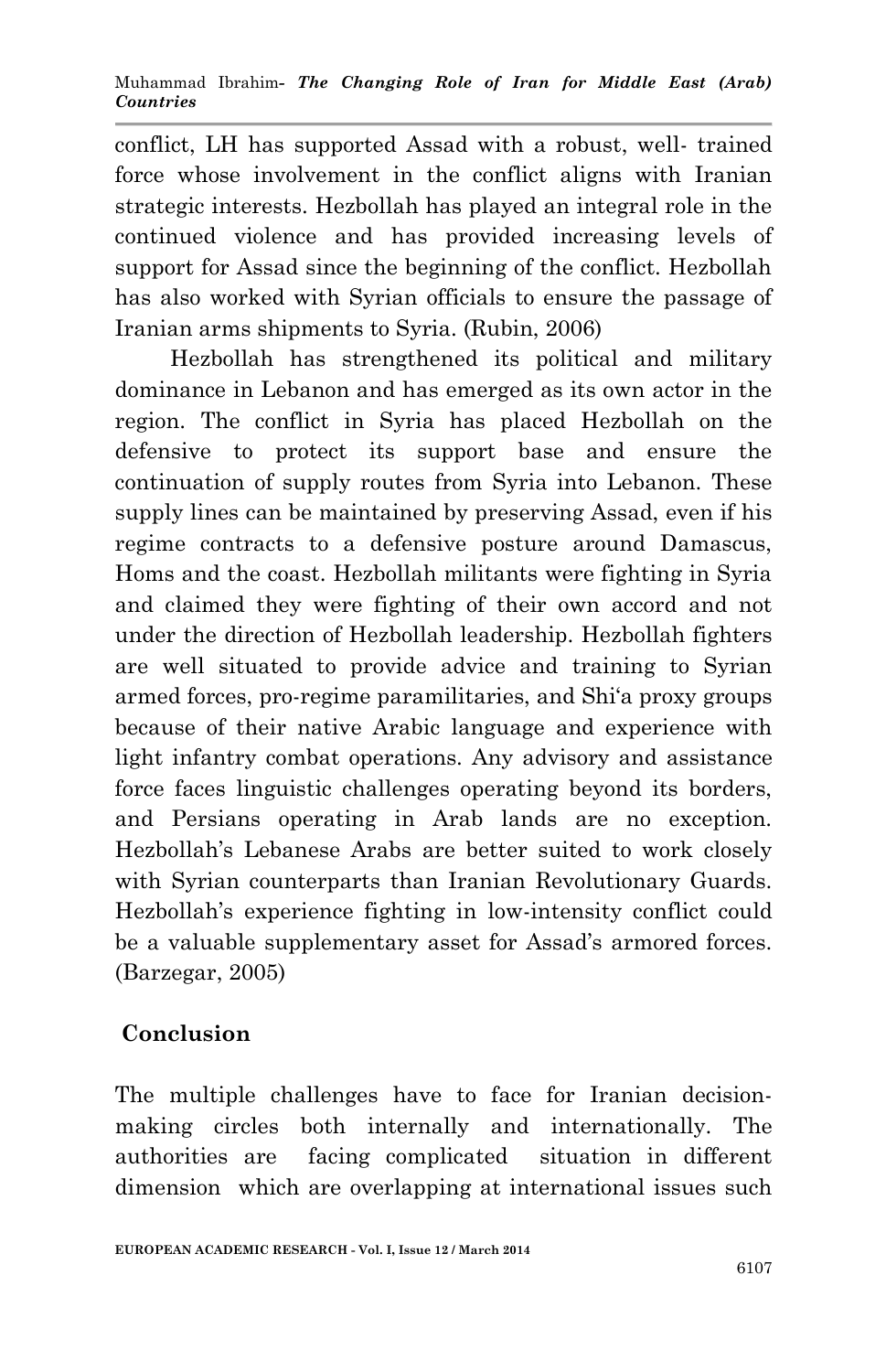as, the nuclear programme and relations with the United States and regional security issues as in the Syrian crisis and the withdrawal from Afghanistan. The country is at a crossroads. There is possibility to diminished significant role of Iran in the coming months and years. There is a chance for benefit from new spaces for projecting its power both in the Middle East and in wider Central Asia. In Syria, Tehran wants to have a say in any solution that emerges. It is trying to initiate some low profile contacts with parts of the Syrian opposition, and could probably provide the Baath security organs remain in power. However, Iran's economy is also suffering from the new threat of Israel's attack, with or without U.S. support. Iran's regional status is therefore under threat, as is the regime itself, which could face renewed domestic unrest.

 In conclusion, Iran supports the Bashar al-Assad regime because Iran knows the Bashar al-Assad regime will continue its support, alliance, and cooperation with Iran, which is vital to Iran's goals to manipulate events in the Middle East in order to prevent regional and international resolution over Israel, to maintain a regional Shi'a ally, to keep the geographic freedom of movement to transit weapons and troops to and through Syria, and to keep its partnership with Syria in developing weapons of mass destruction. If the Bashar al-Assad regime is removed, it is highly unlikely the regime that replaces Bashar Al-Assad will be as accommodating in helping Iran achieve its regional and international goals. There is a possibility that if the current Bashar Al-Assad regime collapses or is successfully removed Syria may experience a leadership void and internal chaos. In this case, Syria would be in no position to assist Iran in any way and could lead to a more dangerous and destabilizing situation in the region. If Syria experiences a leadership void, chaos, and no international support of troops on the ground in Syria, Israeli officials and intelligence analysts say they also worry about an increased presence by Al Qaeda in Syria and the possibility that Syria's large storehouse of arms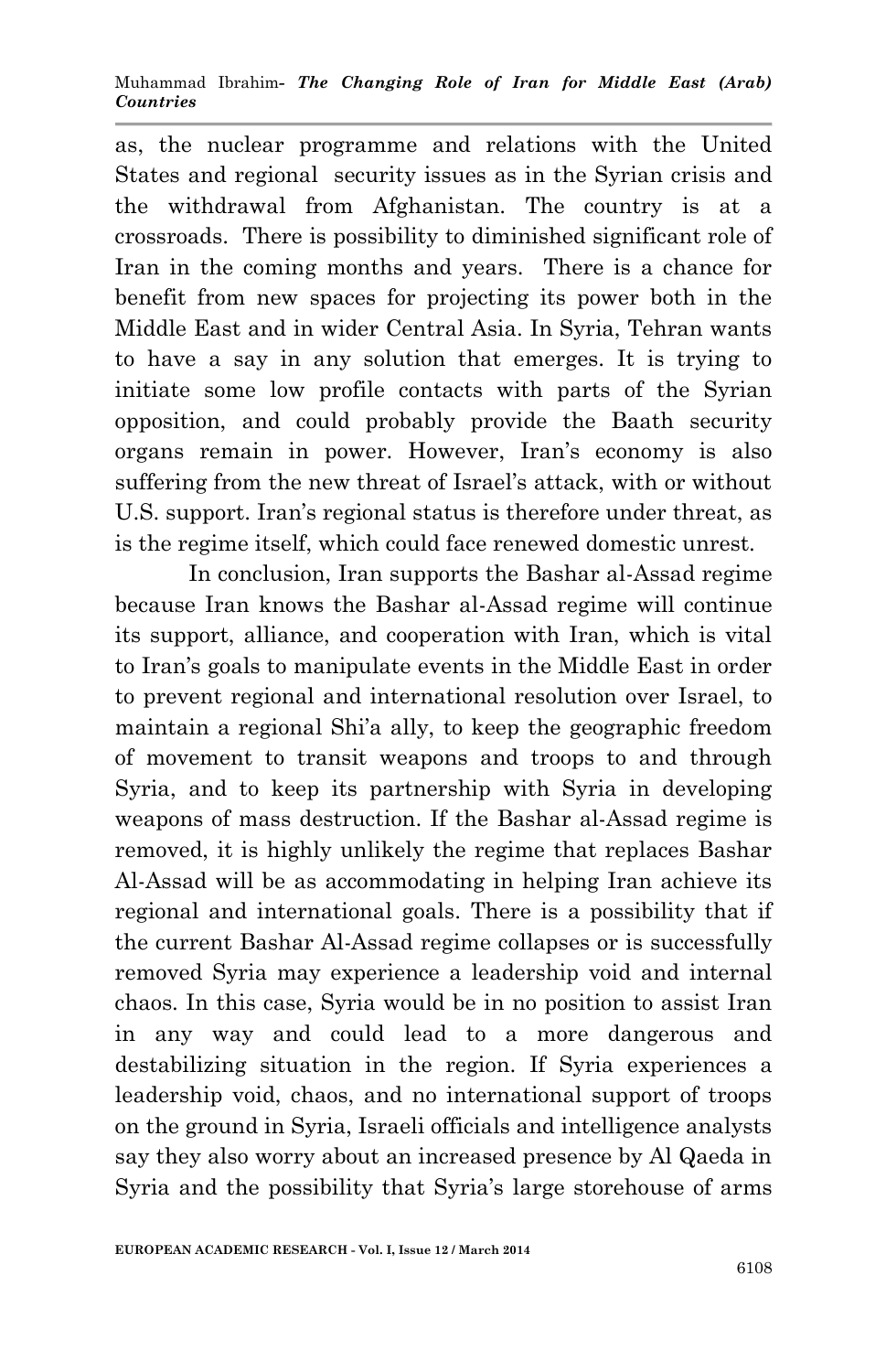could end up in the hands of Hezbollah and other anti-Israel groups.

## **BIBLIOGRAPHY**

*Global Security Newswire, "Arab States Back Pressure on Iran, Rice Says.* (2008, December 17). Retrieved from (http://www.globalsecuritynewswire.org/gsn/nw\_2008121 7\_2217.php).:

> (http://www.globalsecuritynewswire.org/gsn/nw\_2008121 7\_2217.php)

- Barzegar, K. (2005, summer). Understanding the Roots of Iranian Foreign Policy in the New Iraq. *" Middle East Policy, Vol. XII, No. 2*, pp. Pp 50-53.
- Bromley, S. (2005). The States-System in the Middle East: Origins, Developments, and Prospects. In C. (. Youssef, *A Companion to the History of the Middle East.* Oxford: Blackwell Publishers.
- Etzioni, A. (2010, May-Jun). Can a Nuclear- Armed Iran Be Deterred. *Military Review, Vol. 90, No. 3*, pp. pp117-125.
- Kayhan, B. (2010). Balance of Power in the Persian Gulf: An Iranian View, and F. Gregory Gause III, The International Relations of the Persian Gulf (New York: Cambridge University Press, 2010). *Middle East Policy, 17:3*, 74-87.
- Knights, M. (2006). Troubled Waters: Future U.S. Security Assistance in the Persian Gulf. *Washington Institute for Near East Policy (Washington, D.C)*, 133-140.
- Maoz, Z. (2003). "The Domestic Politics of Regional Security: Theoretical Perspectives and Regional Patterns in the Middle East. *Journal of Strategic Studies 23(2)*, 19-48.
- Michael Rubin. (26 Feb. 2002, p.4). 'Iran and the Palestinian War against Israel: Implications of the Karine-A Affair. *American Jewish Committee Middle East Backgrounder*.